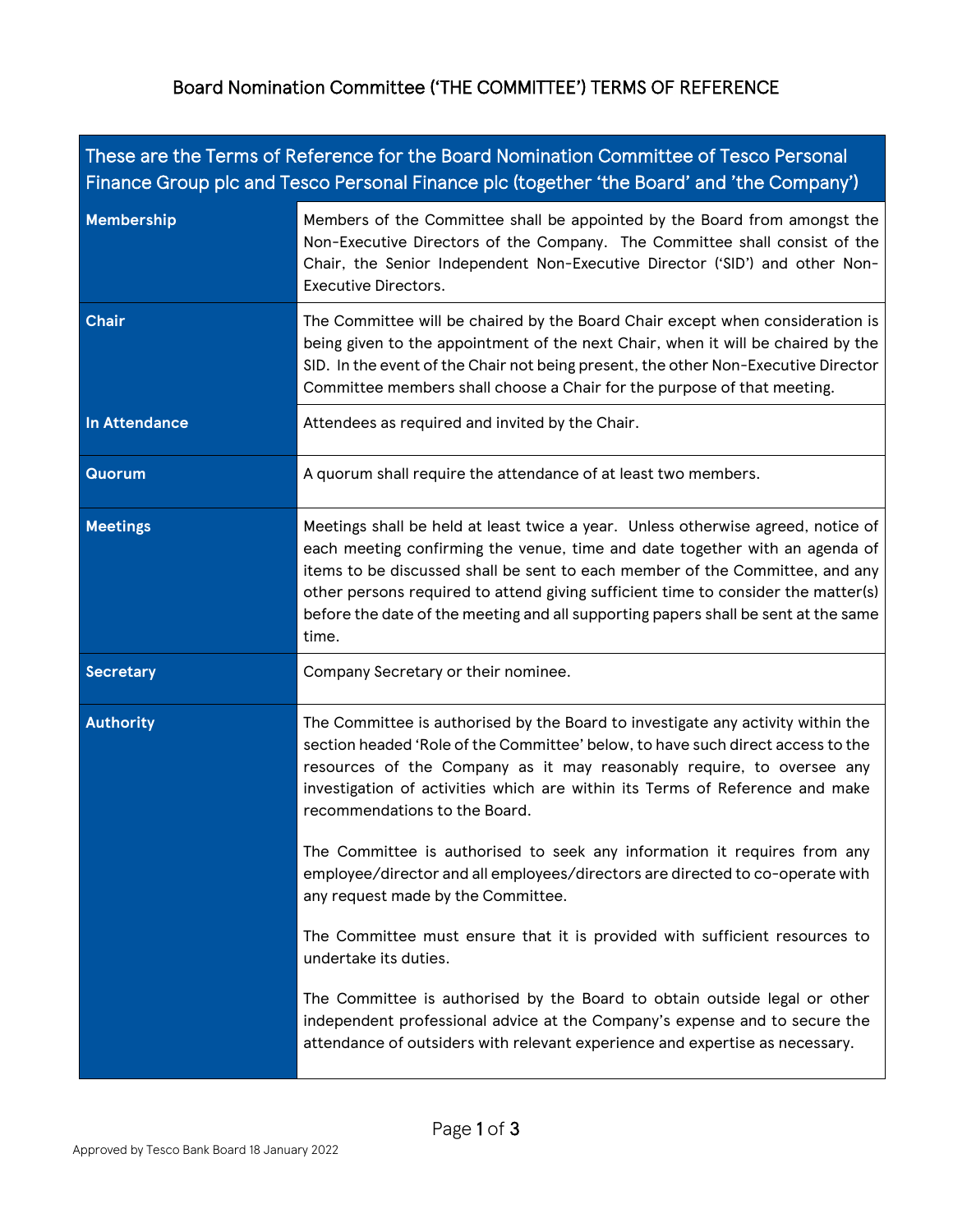## Board Nomination Committee ('THE COMMITTEE') TERMS OF REFERENCE

| <b>Role of the Committee</b> | To regularly review the structure, size and composition (including the<br>skills, knowledge, experience and diversity) of the Company and its<br>subsidiaries (the 'Group') Boards and make recommendations to those<br>Group Boards.<br>To ensure plans are in place for orderly succession for the Group's<br>$\bullet$<br>Executive and Non-Executive Directors and other senior executives in the<br>course of its work, ensuring that there is a diverse pipeline while taking<br>into account the challenges and opportunities facing the Group, and the<br>skills and expertise needed on the Group Boards in the future.<br>To keep under review the leadership needs of the Group, both executive<br>$\bullet$<br>and non-executive, with a view to ensuring the continued ability of the<br>Group to compete effectively in the marketplace.<br>To identify and nominate for the approval by the Group Boards,<br>$\bullet$<br>candidates to fill Group Board vacancies as and when they arise<br>Prior to the appointment of a Non-Executive Director, the Committee<br>$\bullet$<br>shall consider other time commitments and other business interests that<br>may results on conflicts of interest<br>To consider the balance of skills, knowledge, experience and diversity on<br>$\bullet$<br>the Group Boards and agree a description of the role and capabilities<br>required for a particular appointment. In identifying suitable candidates,<br>the Committee shall:<br>ensure the Group works with executive search firms who have<br>signed up to the voluntary Code of Conduct on diversity and best<br>practice and understand the Group's values and approach to<br>diversity in determining suitable candidates for appointment to<br>the Group Boards<br>consider candidates from a wide range of backgrounds<br>consider candidates on merit and against objective criteria and<br>with due regard for the benefits of diversity on the Group Boards,<br>including gender, taking care that candidates will have enough<br>time available to devote to the position.<br>consider candidates with the appropriate skills, experience,<br>independence and knowledge to advance the Group's strategy<br>for the benefits of its stakeholders<br>To ensure that on appointment to the Group Boards, Non-Executive |
|------------------------------|--------------------------------------------------------------------------------------------------------------------------------------------------------------------------------------------------------------------------------------------------------------------------------------------------------------------------------------------------------------------------------------------------------------------------------------------------------------------------------------------------------------------------------------------------------------------------------------------------------------------------------------------------------------------------------------------------------------------------------------------------------------------------------------------------------------------------------------------------------------------------------------------------------------------------------------------------------------------------------------------------------------------------------------------------------------------------------------------------------------------------------------------------------------------------------------------------------------------------------------------------------------------------------------------------------------------------------------------------------------------------------------------------------------------------------------------------------------------------------------------------------------------------------------------------------------------------------------------------------------------------------------------------------------------------------------------------------------------------------------------------------------------------------------------------------------------------------------------------------------------------------------------------------------------------------------------------------------------------------------------------------------------------------------------------------------------------------------------------------------------------------------------------------------------------------------------------------------------------------------------------------------------------------------------------------------------------------------------|
|                              | Directors receive a formal letter of appointment setting out clearly what<br>is expected of them in terms of time commitment, Group Board<br>Committee roles and involvement outside of Group Board meetings.<br>To review the results of the Group Boards Evaluations that relate to the<br>$\bullet$<br>composition, succession planning and skills of the Group Boards.<br>To review the time required from Non-Executive Directors and any<br>changes to the Group's NED's commitments should be reported to each<br>Group Board as they arise.                                                                                                                                                                                                                                                                                                                                                                                                                                                                                                                                                                                                                                                                                                                                                                                                                                                                                                                                                                                                                                                                                                                                                                                                                                                                                                                                                                                                                                                                                                                                                                                                                                                                                                                                                                                        |